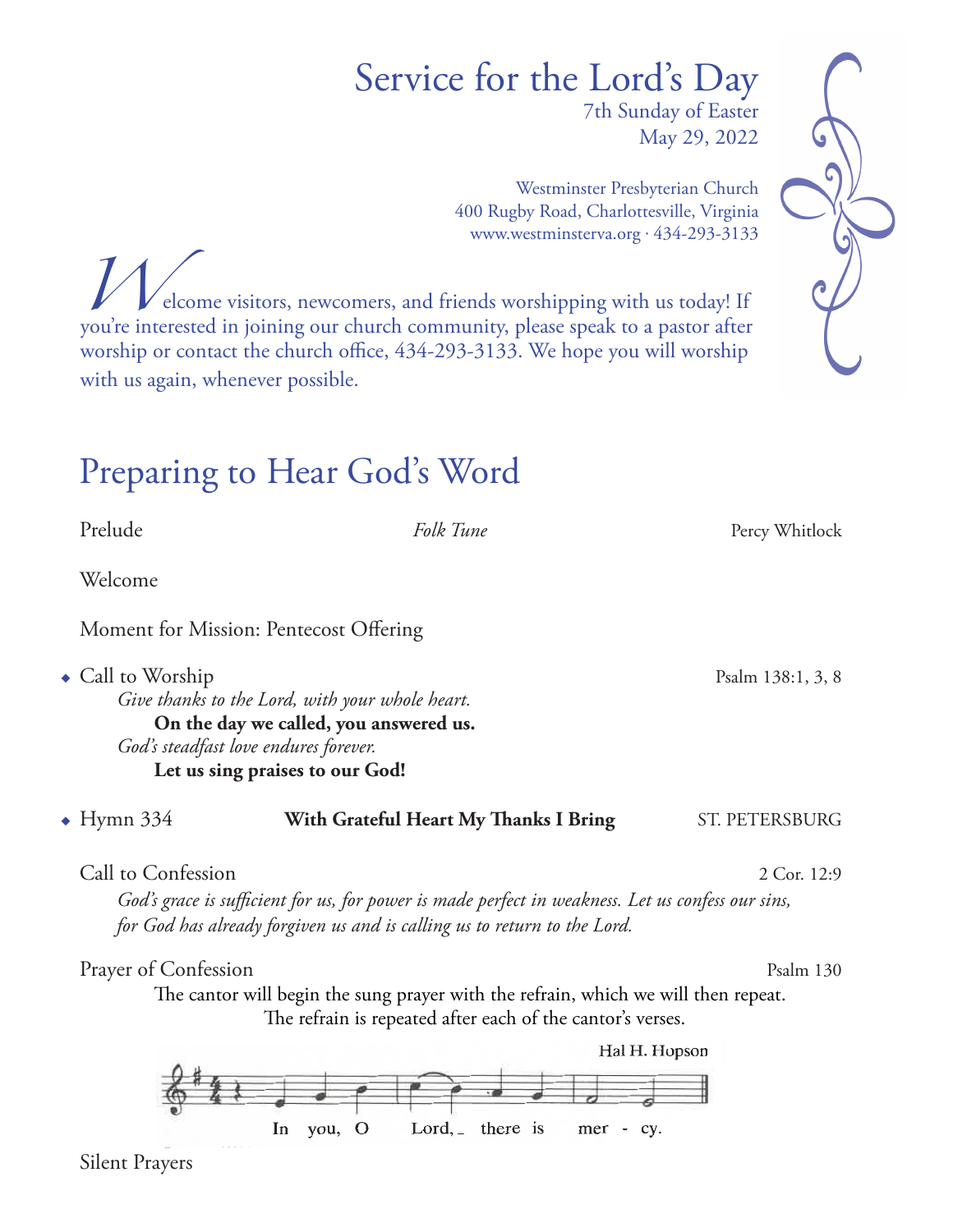Assurance of Forgiveness

 *Do not lose heart. When we call, God hears us; when we confess, God forgives us. We believe and so we proclaim:*

**In Jesus Christ, we are forgiven, renewed, and restored.**  **Thanks be to God. Amen.**

#### • Sung Response GTG 232

 **Hymns of praise now let us sing: Alleluia! Unto Christ our heavenly king: Alleluia! Who endured the cross and grave: Alleluia! Sinners to redeem and save: Alleluia!**

 $\bullet$  Passing of the Peace

 *As God's forgiven people, we can bring peace, forgiveness, and new life to the world. The peace of Christ be with you.*

**And also with you.**

## God's Word to Us

Psalter Psalm 138

Anthem *This Is the Day* Thomas Morley

 This is the day which the Lord hath made. We will rejoice and be glad in it. Thou art my God, and I will praise thee. Alleluia!

Epistle Lesson 2 Corinthians 4:13-18

Sermon Dorothy Piatt-Esguerra

## Responding to God's Word

• Affirmation of Faith adapted from "God's Work of Art" by the Rev. David Inglis  **We are here to be reminded once more of who we are, whose we are and what our lives are about. We are here to be uplifted, renewed, and empowered to live out the miracle of who we are, by the power of God working in and among us. We are God's handiwork woven together in love, shaped with infinite compassion,**

 **painted with incredible beauty.**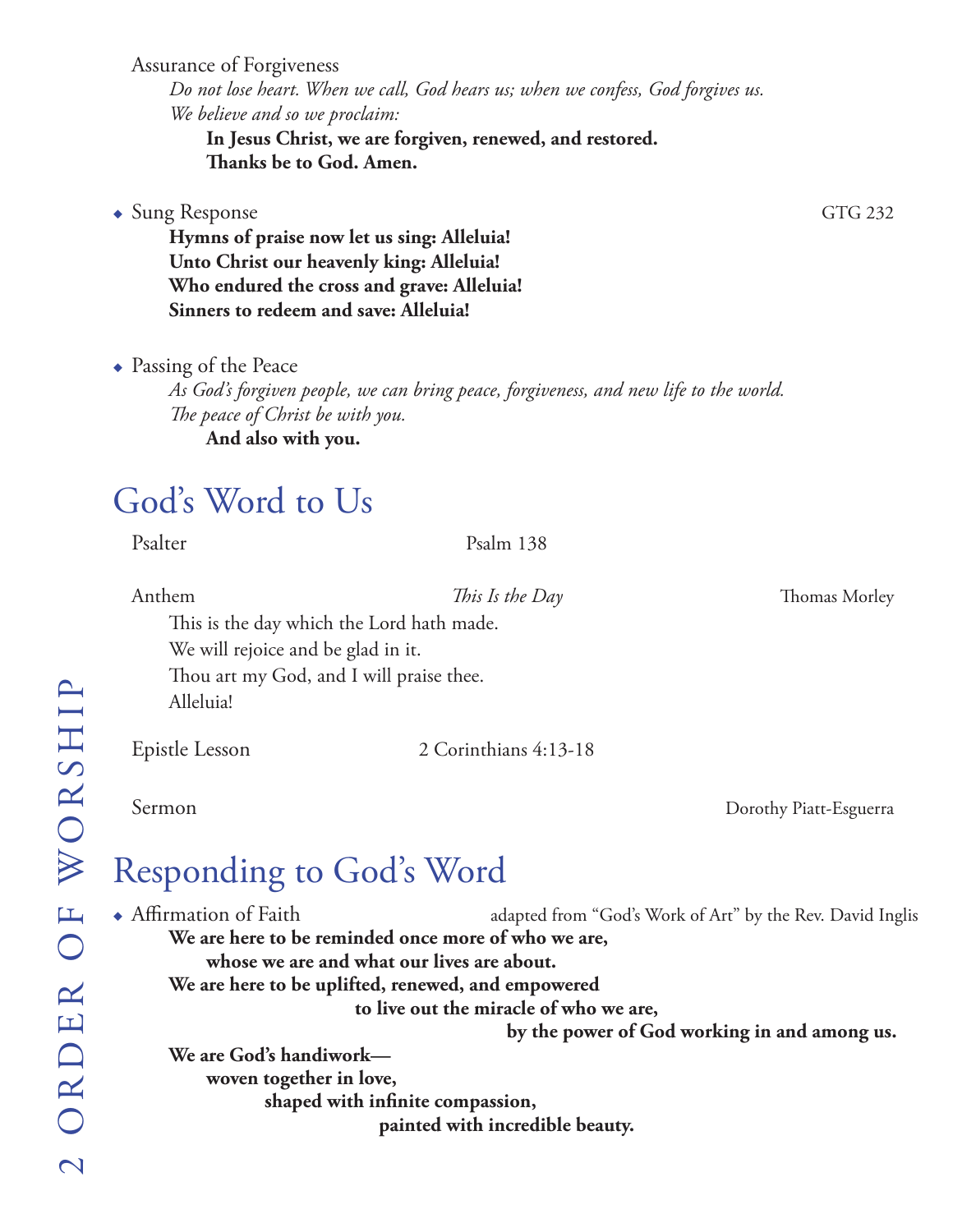| We are the church of Jesus Christ-<br>diverse in human qualities,<br>but united in our call to love God<br>with all our heart, mind, soul, and strength,<br>and to love our neighbor as ourselves.<br>We are the Body of Christ-<br>living in his truth, sharing his peace,<br>carrying his hope, embodying his love,<br>throughout the world he loved so much. Amen. |                                                                                                                                                                                                                                                                                                                                                                                                                      |                             |
|-----------------------------------------------------------------------------------------------------------------------------------------------------------------------------------------------------------------------------------------------------------------------------------------------------------------------------------------------------------------------|----------------------------------------------------------------------------------------------------------------------------------------------------------------------------------------------------------------------------------------------------------------------------------------------------------------------------------------------------------------------------------------------------------------------|-----------------------------|
| $\rightarrow$ Hymn HS 41                                                                                                                                                                                                                                                                                                                                              | <b>Be Thou My Vision</b>                                                                                                                                                                                                                                                                                                                                                                                             | <b>SLANE</b>                |
| Prayers of the Congregation and the Lord's Prayer                                                                                                                                                                                                                                                                                                                     |                                                                                                                                                                                                                                                                                                                                                                                                                      | Glory to God hymnal, pg. 35 |
| Offertory                                                                                                                                                                                                                                                                                                                                                             | God's Endless Love<br>My God, how endless is your love: your gifts are ever new;<br>And morning mercies from above distill like early dew.<br>You spread the curtains of the night, great guardian of my hours;<br>Your sovereign word restores the light, and quickens all my powers.<br>I yield my powers to your command; to you I give my days;<br>Perpetual blessings from your hand demand my songs of praise. | Robert Powell               |
| • Presentation of the Offering<br>Praise God from whom all blessings flow;<br>Praise Christ, all people here below;<br><b>Praise Holy Spirit evermore;</b><br>Praise Triune God, whom we adore. Amen.                                                                                                                                                                 |                                                                                                                                                                                                                                                                                                                                                                                                                      | GTG 607                     |
| $\bullet$ Prayer of Thanksgiving                                                                                                                                                                                                                                                                                                                                      | We give you thanks, God, for you are alive and at work in your world. As we open our<br>hands to offer these gifts we have received from you, we open our hearts to offer<br>ourselves as living witnesses to your grace and goodness. Accept what we give,<br>bless who we are, and guide what we do. May our whole lives be an offering for your<br>glory and for the good of all you love. Amen.                  |                             |
| $\bullet$ Hymn 366                                                                                                                                                                                                                                                                                                                                                    | Love Divine, All Loves Excelling                                                                                                                                                                                                                                                                                                                                                                                     | <b>HYFRYDOL</b>             |
| • Charge and Benediction                                                                                                                                                                                                                                                                                                                                              |                                                                                                                                                                                                                                                                                                                                                                                                                      |                             |
| Postlude                                                                                                                                                                                                                                                                                                                                                              | Hyfrydol                                                                                                                                                                                                                                                                                                                                                                                                             | Ralph Vaughan Williams      |
| $\bullet$ Please stand, as you are able.                                                                                                                                                                                                                                                                                                                              |                                                                                                                                                                                                                                                                                                                                                                                                                      |                             |

*The flowers today are given in honor of Carol and David Hoggs' wedding anniversary.*